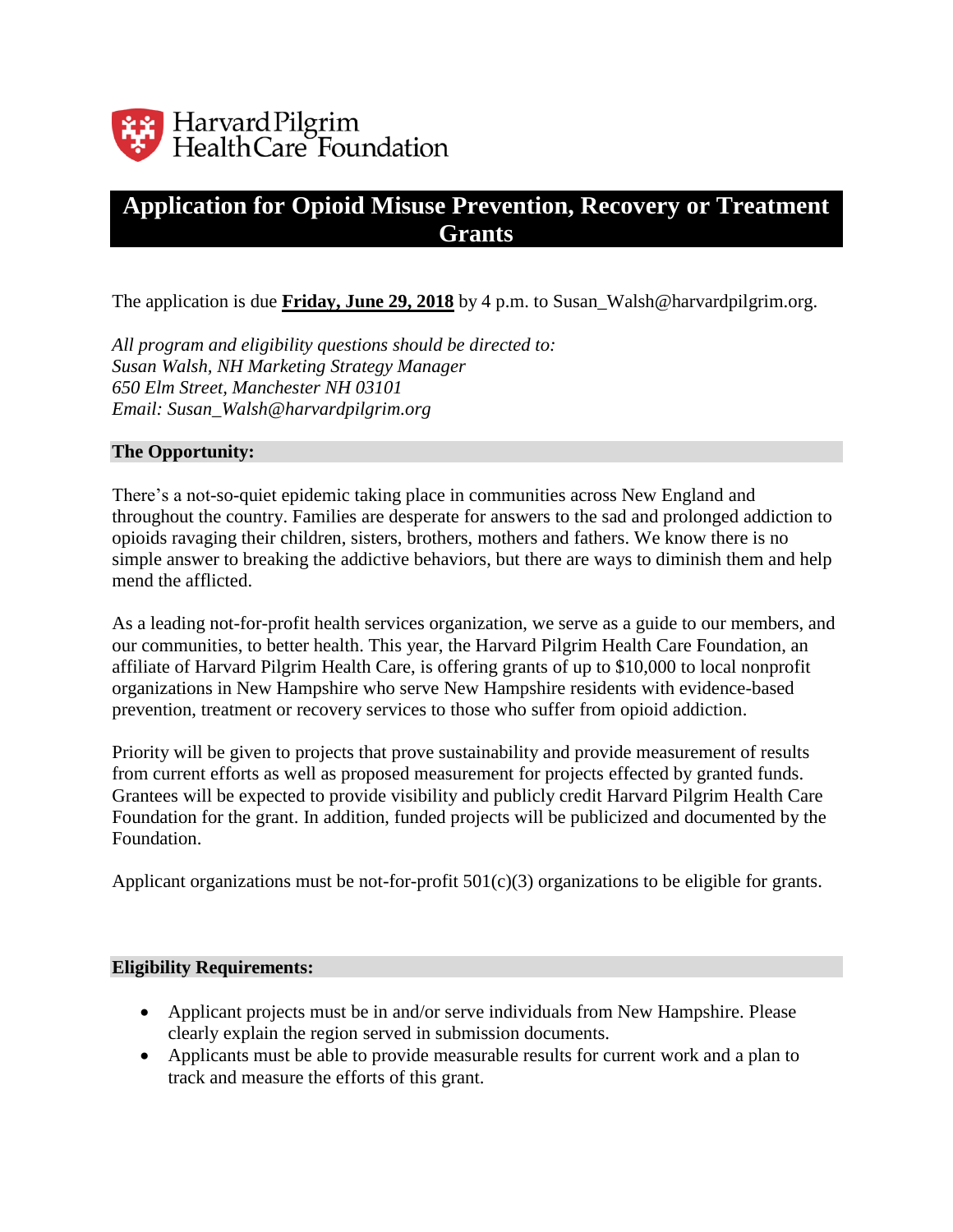### **Opioid Misuse Prevention, Recovery or Treatment Grants Application Questions:**

Applications should include the following information in addition to the proposal cover sheet and other eligibility requirements (please do not exceed 3 pages):

# *1. What is the background and mission of your organization?*

# 2. *What is the proposed use of the requested grant funds:*

- a. What are your plans and timeline for this project?
- b. Who will be involved/benefit and how many do you intend to serve with this funding?
- c. What New Hampshire communities will this reach?
- d. How will you know you've succeeded; what will have changed? What is your track record of delivering measurable results on related programming?
- 3. *Budget:* Please provide a line-item budget for how the funds will be used and explain where necessary. Administrative costs must be limited to 15% or less.
- 4. *How will you inform your community of the grant and its results (local newspapers, signage, social media, community meetings)?* Please provide some examples of your proposed visibility efforts for this grant.
- *5. Additional materials to include:*
	- a. A breakdown of current funding sources and a current financial statement
	- b. Up to three letters of recommendation
	- c. Cover sheet (below)

#### **Important Dates and Submission Details:**

- The Harvard Pilgrim Health Care Foundation will award approximately \$30,000 through this Opioid Misuse Grant initiative. Grant requests can be for \$5,000 or \$10,000 and we reserve the right to partially fund a grant submission.
- Questions can be submitted through June 15, 2018 and we will make every effort to answer all questions within three business days.
- Completed submissions are due June 29, 2018 by 4 p.m., no exceptions. All submissions should be delivered electronically, via email to [susan\\_walsh@harvardpilgrim.org.](mailto:susan_walsh@harvardpilgrim.org)
- Submissions must be no more than three pages, inclusive of all the requested information except:
	- o The cover sheet.
	- o The breakdown of funding sources and a current financial statement. Please submit as Appendix A.
	- o Letters of reference, submitted as Appendix B.
- All submissions will be reviewed and finalists will be selected by July 30, 2018. Finalists may be asked for more information, an oral presentation or a site visit before final grants are awarded.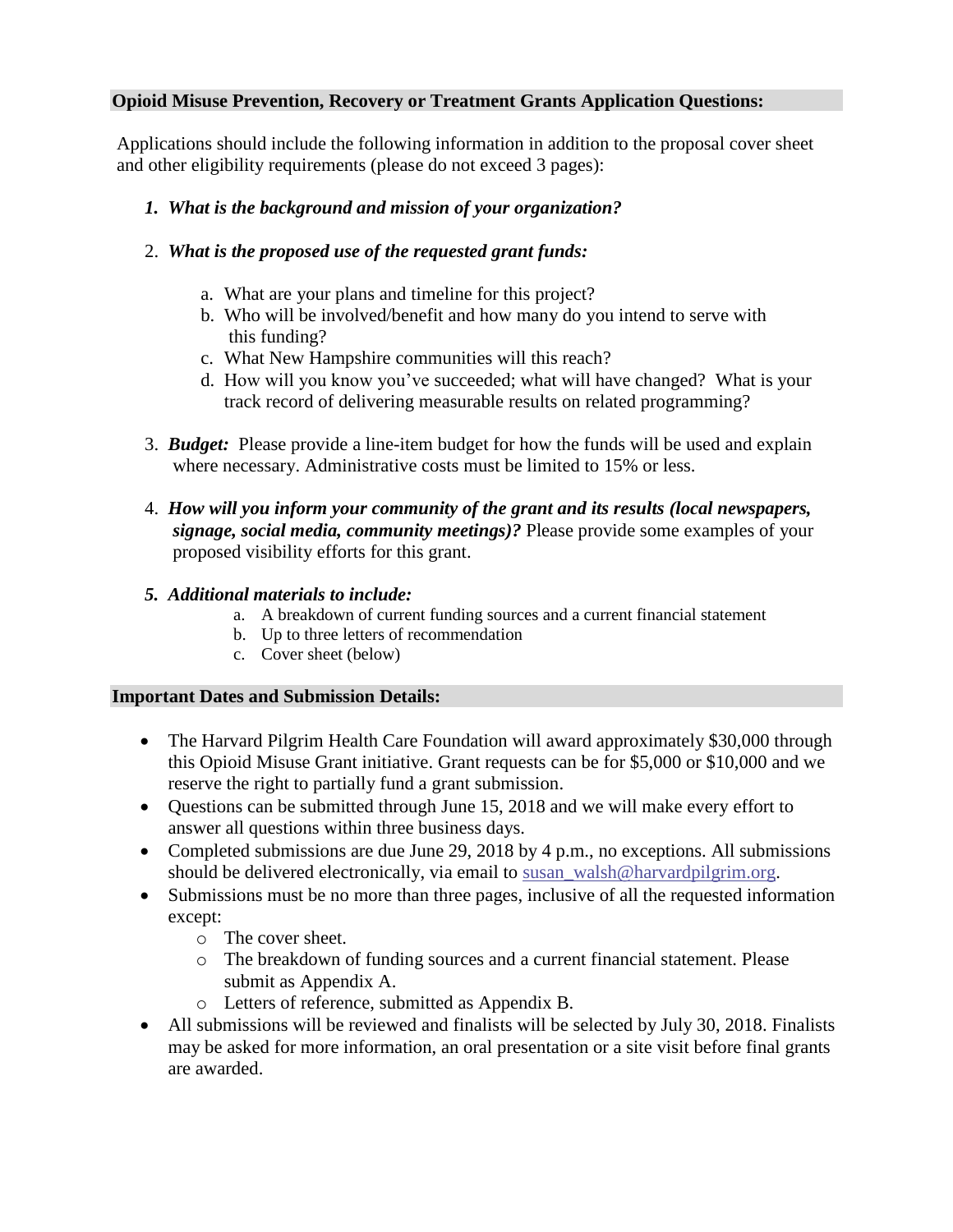• Grants will be awarded in early September 2018, with the expectation that funds will be used by March 30, 2019. Grantees will be expected to complete a final report and budget update on the grant by April 30, 2019 as well as a brief data-only progress report submitted by January 15, 2019.